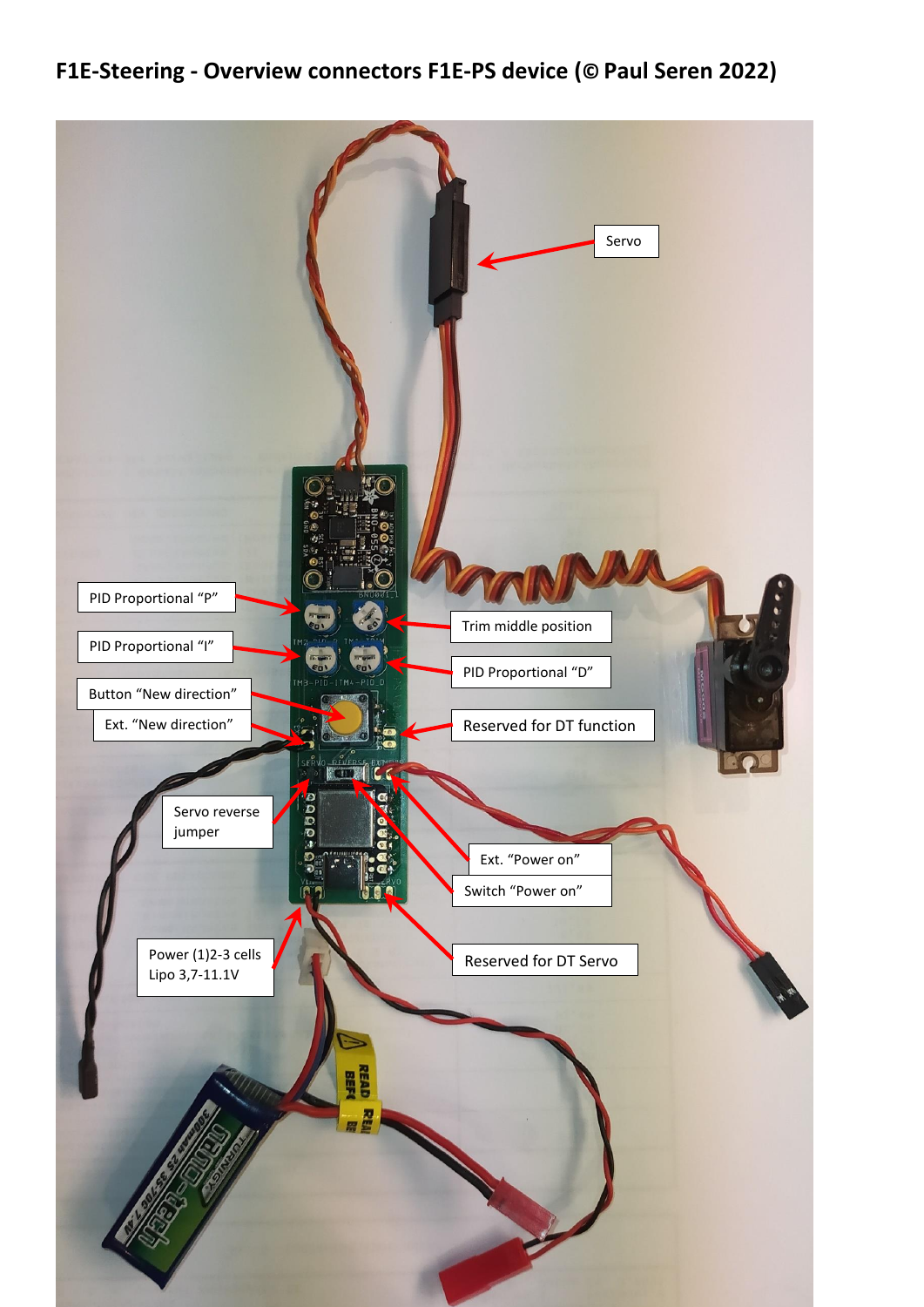# **F1E-Steering - Overview connectors F1E-PS device (© Paul Seren 2022)**

#### Servo

Connection to the servo

#### Trim middle position

By pressing the Button "New direction" / Ext. "New direction" and adjust the Trim potentiometer at the same time you can adjust the middle position of the servo/(rudder)

## PID Proportional "P"

By adjusting the PID Proportional "P" you can adjust the angle amplitude of the ruder for the deviation from the desired direction to the individual characteristics of your model

#### PID Proportional "I"

By adjusting the PID Proportional "I" you can adjust the ….. ruder for the deviation from the desired direction to the individual characteristics of your model

## PID Proportional "D"

By adjusting the PID Proportional "D" you can adjust the ……… ruder for the deviation from the desired direction to the individual characteristics of your model.

#### Reserved for DT function

Usable for further development of the device for the communication with a timer or RDT. Not enabled in version V 0.9

### Reserved for DT Servo

Usable for further development of the device for the communication with a timer or RDT. Not enabled in version V 0.9

# Switch "Power on" / Ext. "Power on"

+ Power Switch onboard or via external wiring

# Button "New direction" / Ext. "New direction"

Most important button: Pressing the button (or using a button with the external wiring) will define the new direction and set the Servo to the defined/trimmed middle position. Each pressing of the button will use the current heading as the new direction.

#### Servo reverse jumper

The default is set for a head-steering as a conventional steering with a physical magnet in front of the F1E-model. If you want to use the steering with a vertical tail at the tailplane, you can change the servo / deviation correction direction with a jumper bridge (2,54 mm)

# Power (1)2-3 cells / Lipo 3,7-11.1V

An on board internal constant voltage sensor provide a Vin Voltage from 3.7 - 11.1 V. Two cells Lipo ("2S / 7.4 V") is recommended.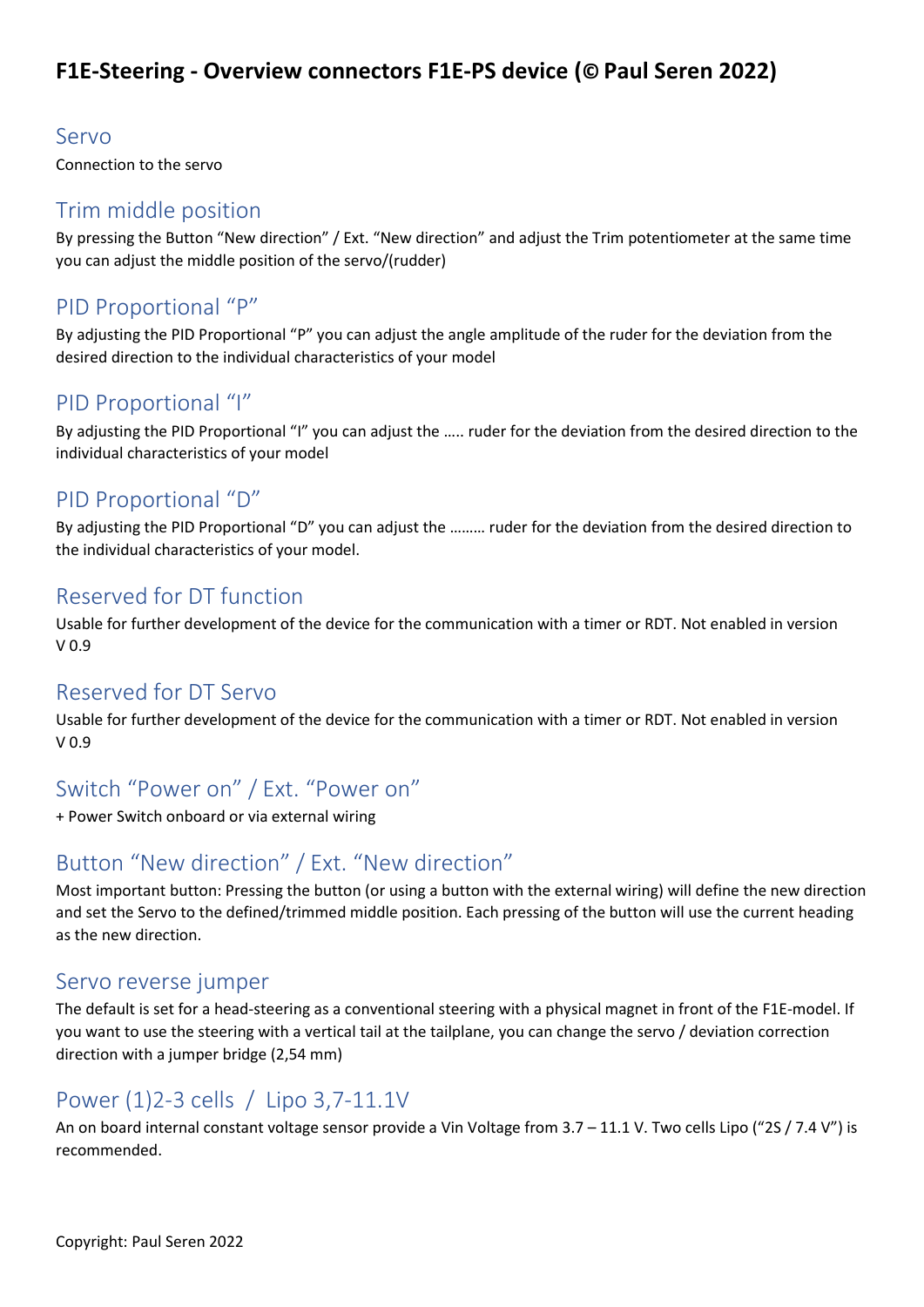### How to use the device

- Connect the power (Lipo 2S/7.4 V recommended)
- Power Switch on
	- o Two green LED from the microcontroller and sensor will appear



o A yellow LED will start blinking



- o The F1E-rudder-Servo will go to a position of maximum
- This yellow blinking and the Servo amplitude indicate that a calibration is necessary
- **Calibration**:
	- $\circ$  1. Take the device in your hand and "write" an imaginary "8". This will calibrate the magnetic sensor!
	- o 2. Lay the device/the model nearly flat on the floor. Do not touch/move for a moment. This will calibrate the earth gravity. (The order of both calibration could be changed
	- o When the calibration is finished
		- The yellow LED will glow permanenty
		- The F1E-rudder-Servo will move to the adjusted middle position
		- The device is now ready for the next flight
- **Flying** 
	- o After successful calibration:
		- Press the yellow "New direction" Button:
			- The Servo will move the rudder to middle /neutral position
			- Start vou model
			- Have fun and success!



#### • **Trimming**

- o After successful calibration:
	- Press and hold the yellow "New direction" Button:
		- The Servo will move the rudder to middle /neutral position
		- Adjust with the Trim potentiometer the Servo